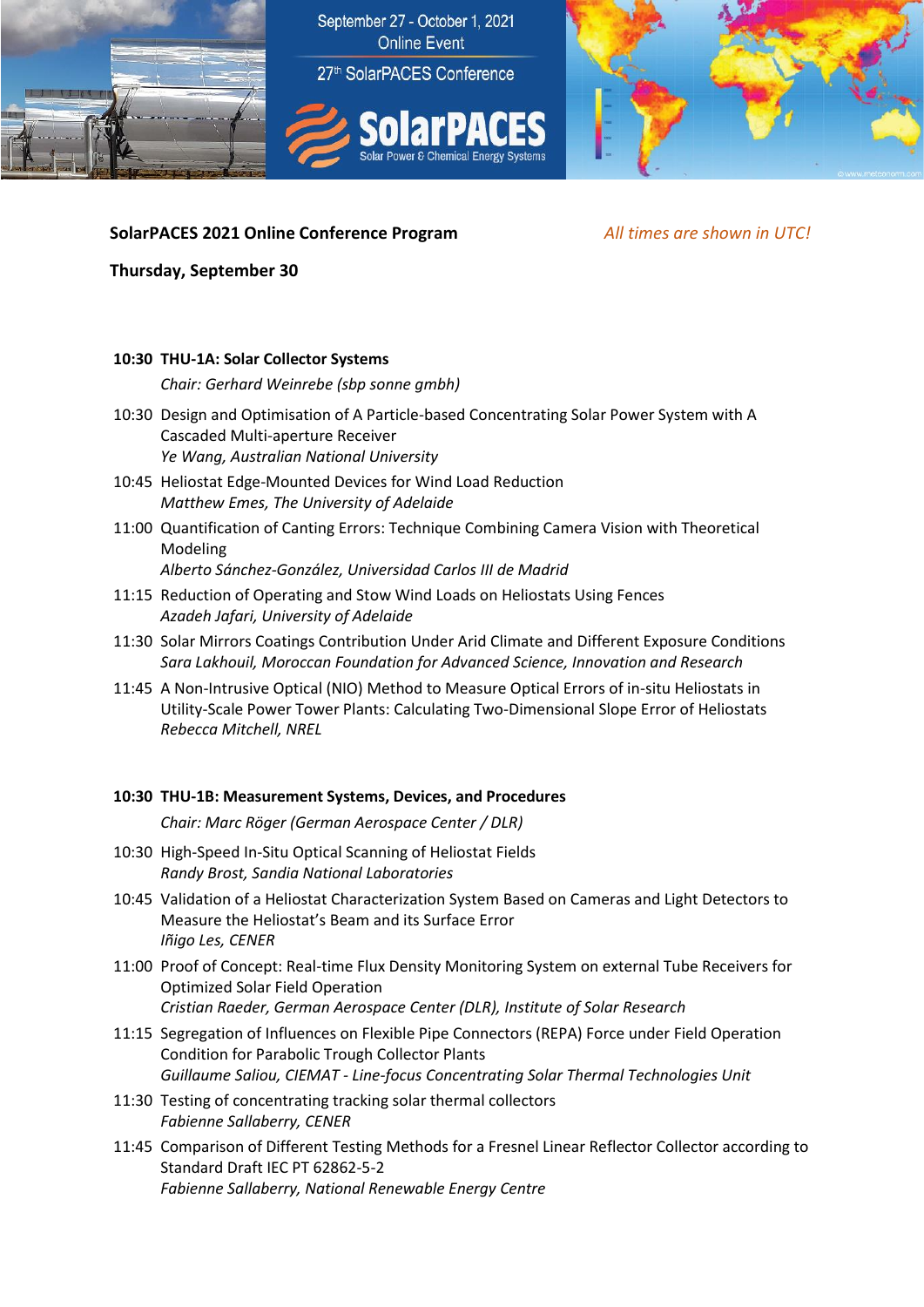

**10:30 THU-1C: Analysis and Simulation of CSP and Hybridized Systems** *Chair: Giampaolo Manzolini (Politecnico di Milano)*

- 10:30 Optimisation of Particle-based CSP Peaker Plant Configuration with Optimal Dispatch Strategy *Philipe Gunawan Gan, The Australian National University*
- 10:45 Heat Loss Quantification in the First Integrated Gas-Turbine Particle-Based Power Tower Facility at King Saud University *Hany Al-Ansary, King Saud University*
- 11:00 Techno-Economic Performance Analysis of a CSP-Driven CCGT with Stratified TES at Various DNI Levels and Demand Conditions Based on Transient Simulation *Shahab Rohani, Fraunhofer Institute for Solar Energy Systems ISE*
- 11:15 Techno-economic Analysis of an Air-driven Concentrating Solar Power Plant with Particle storage and supercritical CO2 Power Block *Salvatore Guccione, KTH Royal Institute of Technology*
- 11:30 Thermodynamic Analysis of a Hybrid PV-Particle Based sCO2 Concentrating Solar Power Plant *Salvatore Guccione, KTH Royal Institute of Technology*

### **10:30 THU-1D: Operations, Maintenance, and Component Reliability**

*Chair: Luca Imponenti (Solar Dynamics)*

- 10:30 Anomaly Detection for Parabolic Trough Power Plants with Density-based Outlierness *Josua Braun, DLR - Institute of Solar Research*
- 10:45 Artificial Soiling Method and Test-Rig for Solar Power related Research *Herbert Merkle, Cranfield University*
- 11:00 Geometric Optimization of an Electrochemical Purification Cell to Prevent Corrosion in CSP Plants During Operation *Kerry Rippy, National Renewable Energy Laboratory*
- 11:15 Heliostat Drift Correction by Parametrized Analysis *Alejandro Martinez Hernandez, IMDEA Energy*
- 11:30 Identification of Soiling Properties for Different Minerals on Solar Mirrors via Artificial Aging Setup

*Florian Wiesinger, DLR* 

11:45 Plasma Treatment for Anti-Soiling and Increased Washing Efficiency for Water Consumption Reduction in Concentrating Solar Power Applications *Katherine Gobey, Cranfield University*

12:30 *Break - Visit our Sponsors*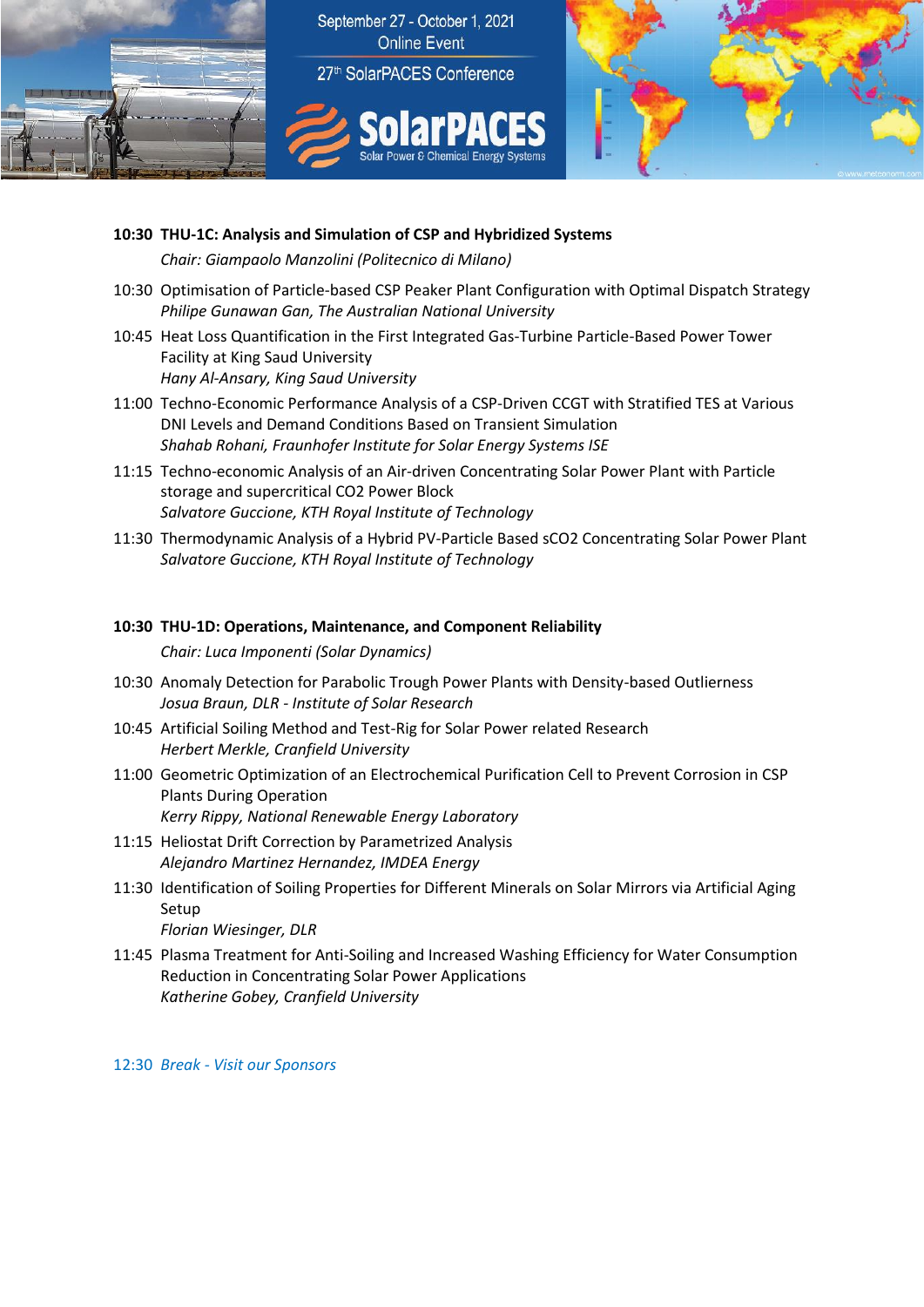



## **13:00 Plenary: Solar Field Optimization**

*Chair: Joe Coventry (Australian National University)*

- 1 Designing the first commercial Stellio heliostat field some considerations on field layout, optimization and control *Fabian Gross, sbp sonne*
- 2 HelioCon: US Heliostat Consortium to advance low-cost, high-performance heliostat technologies with optimized operation and maintenance (OM) *Guangdong Zhu, NREL and Margaret Gordon, SANDIA*
- 3 Control systems and optimization for obtaining a desired flux distribution in solar tower power plants

*Jose Domingo Alvarez, University Almeria*

4 Co-optimisation of heliostat field and receiver designs for the NREL/ASTRI Gen3 Liquids pathway

*Charles-Alexis Asselineau, Australian National University*

15:00 *Break - Visit our Sponsors*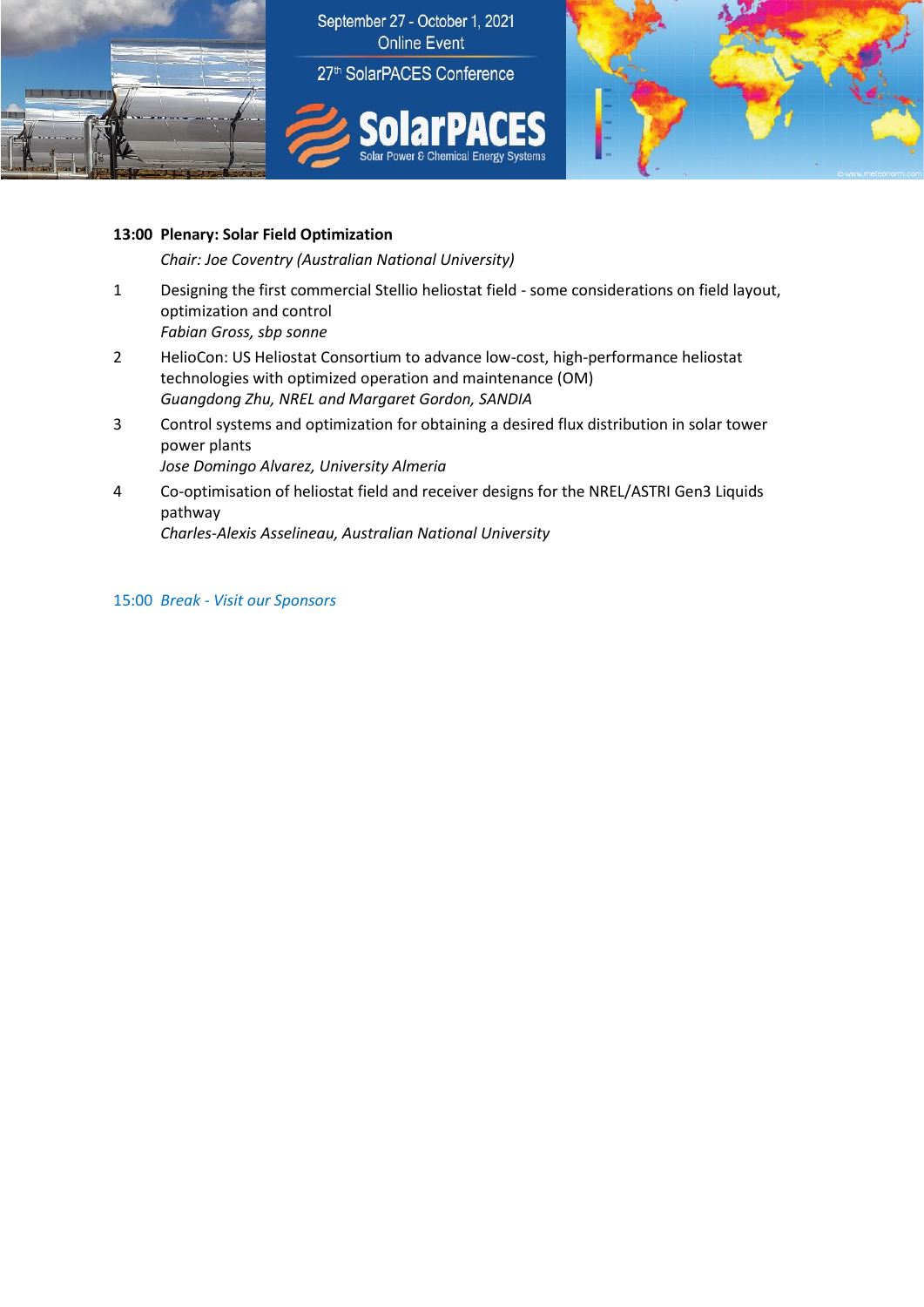



# **15:30 THU-2A: Solar Fuels and Chemical Commodities**

*Chair: Ellen Stechel (Arizona State University)*

- 15:30 Comparative Performance Evaluation of Solar-Driven Methane Reforming with ZnO for Co-Production of Syngas and Metallic Zn *Srirat Chuayboon, King Mongkut's Institute of Technology Ladkrabang, Prince of Chumphon Campus*
- 15:45 Regenerating Metal Fuels through the Carbothermal Reduction of Magnesia and Alumina using Concentrated Solar Energy *Youssef Berro, PROMES UPR 8521 CNRS*
- 16:00 Rate Limiting Mechanism(s) Determination of SrFeO3-δ and (Ba,La)0.15Sr0.85FeO3-δ Perovskite Reduction/Oxidation Reactions for Air Separation via Two-step Solar Thermochemical Cycles *Nhu P. Nguyen, Georgia Institute of Technology*
- 16:15 Economic Weekly/Seasonal Thermochemical and Chemical Energy Stor-age for Advanced Power Cycles: An Overview *Ellen B. Stechel, Arizona State University*
- 16:30 Design and Operation of Reactors for Solar Thermochemical Air Separation for Ammonia Synthesis

*H. Evan Bush, Sandia National Laboratories*

- 16:45 Thermal Analysis of a Multi-Tubular Cavity Thermochemical Solar Reactor *Hernando Romero-Paredes Rubio, Universidad Autónoma Metropolitana Iztapalapa*
- 17:00 Labyrinth Reactor: Next Generation Thermochemical Reactor for Continuous Flow Countercurrent Water/CO2 Splitting *Ivan Ermanoski, Arizona State University*

# **15:30 THU-2B: Power Cycles**

*Chair: Markus Haider (Technische Universität Wien)*

15:30 Adoption of CO2 Mixtures as Working Fluid for CSP Cycles with Linear Collectors and Molten Salts as HTF

*Ettore Morosini, Politecnico di Milano*

15:45 Polygeneration based on a Solar-Only Micro Gas Turbine with a Novel Power Management System

*Francesco Rovense, Rey Juan Carlos Univesity*